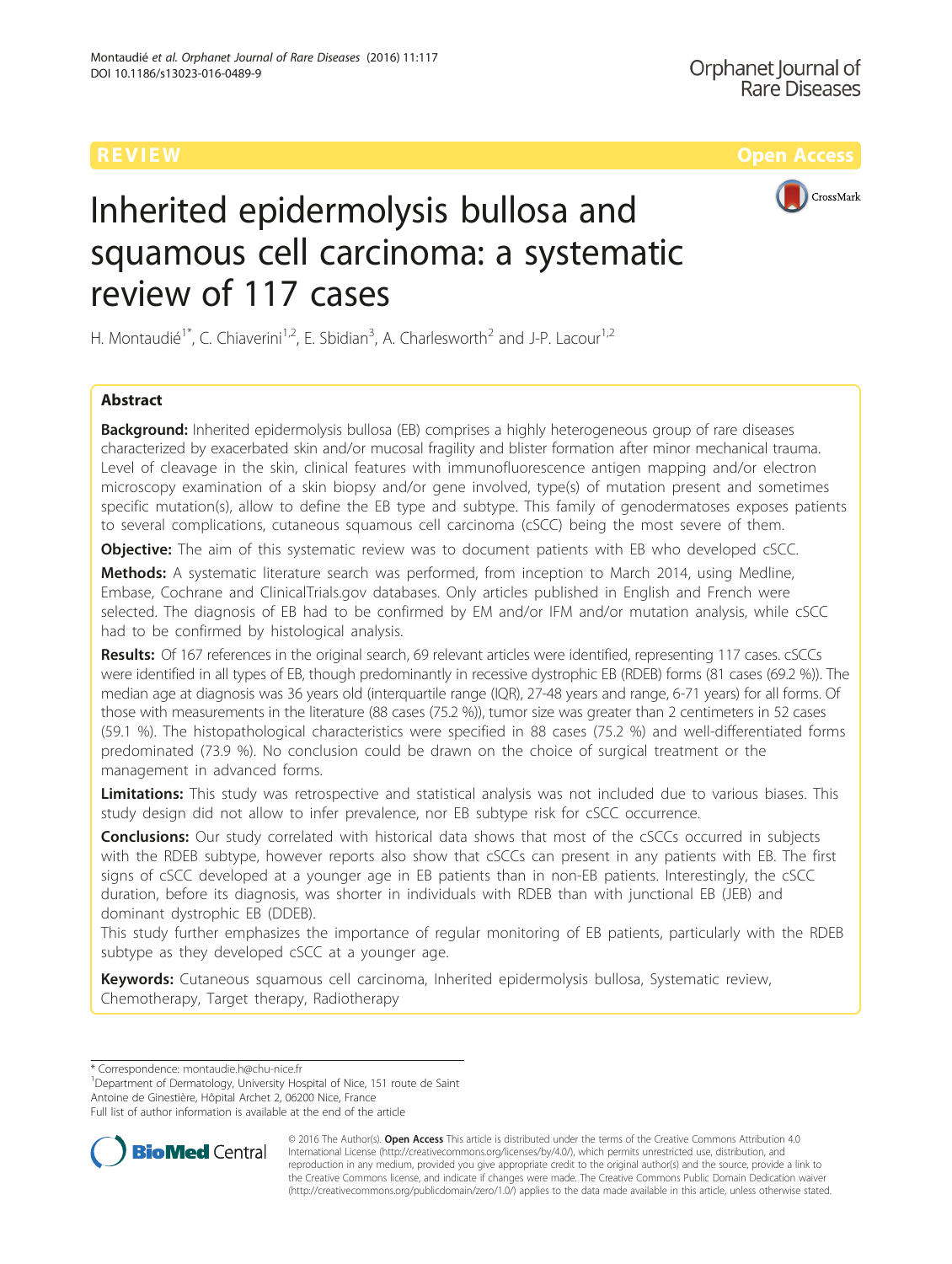### Background

Epidermolysis bullosa (EB) is an inherited skin disorder characterized by exacerbated skin and/or mucosal fragility and blister formation after minor mechanical trauma.

Depending on the level of cleavage in the skin, four major types of EB can be distinguished by immunofluorescence antigen mapping (IFM) and/or transmission electron microscopy (EM): EB simplex (EBS), junctional EB (JEB), dystrophic EB (DEB), and Kindler syndrome (KS). There is extensive phenotypic variability leading to more than 30 phenotypic subtypes. A new classification has recently been proposed by Fine et al. for EB patients [[1\]](#page-10-0). These patients are exposed to many complications, including nutritional and infectious problems [\[2](#page-10-0)]. The most common evolution and cause of death in these patients is cutaneous squamous cell carcinoma (cSCC), especially for patients with recessive dystrophic EB (RDEB), where cSCC generally becomes very aggressive and thus yields a poor prognosis [\[3](#page-10-0)–[5\]](#page-10-0). Although the occurrence of cSCC in EB is well known, the risk depending on the type of EB, the prognosis, the clinical and histological features as well as the methods of its management are poorly documented. A review was published in 2002 [\[4](#page-10-0)], but methodology was not described and new cases and technologies have appeared since then. Very recently, clinical practice guidelines for the management of cSCC in patients with EB have been published [[6\]](#page-10-0). These recommendations have been drawn up from a systematic review of the available literature which has not been reported in detail.

The objective of our study was to review all cases of EB published in the literature to better characterize cSCC associated with EB.

#### Material and methods

We performed a systematic review of all studies reporting or investigating the association of EB with cSCC.

Medline, Embase, Cochrane Central Register and ClinicalTrials.gov databases were systematically searched. Data from registries were not collected. An expert in the field, and member of the French group "Association Recommandations en Dermatologie (aRED)", oversaw our activities to ensure that no relevant studies were missed. We used a combination of Medical Subject Headings (MeSH) for our search. The search terms, listed in Table 1, were defined with a librarian member of the aRED group. We limited the literature search to articles in English or French. No restrictions concerning the age or sex of the patients or date of publication were imposed. Full copies of the relevant papers were obtained. The diagnosis of EB had to be confirmed by EM and/or IFM and/or mutation analysis. Because most cases were reported before the updated classification [\[1](#page-10-0)] we did not use the latest recommended terminology.

|  |  |                                                     | <b>Table 1</b> Search strategy used for Medline/Embase/Cochrane |  |
|--|--|-----------------------------------------------------|-----------------------------------------------------------------|--|
|  |  | Library/ClinicalTrials.gov in our systematic review |                                                                 |  |

| Library/ClinicalTrials.gov in our systematic review |
|-----------------------------------------------------|
| "Carcinoma, Squamous Cell"[Mesh]                    |
| OR                                                  |
| "Bowen's Disease"[Mesh]                             |
| <b>OR</b>                                           |
| "Neoplasms, Squamous Cell"[Mesh:noexp]              |
| <b>OR</b>                                           |
| "Acanthoma"[Mesh]                                   |
| <b>OR</b>                                           |
| "Carcinoma, Papillary"[Mesh]                        |
| <b>OR</b>                                           |
| "Carcinoma, Verrucous"[Mesh:noexp]                  |
| <b>OR</b>                                           |
| "Carcinoma, Adenosquamous"[Mesh]                    |
| <b>OR</b>                                           |
| "Carcinoma in Situ"[Mesh]                           |
| <b>OR</b>                                           |
| "Cervical Intraepithelial Neoplasia"[Mesh]          |
| <b>OR</b>                                           |
| "Prostatic Intraepithelial Neoplasia"[Mesh]         |
| <b>OR</b>                                           |
| "Squamous Cell Carcinoma"[title/abstract]           |
| <b>AND</b>                                          |
| ("Epidermolysis Bullosa"[Mesh:noexp]                |
| <b>OR</b>                                           |
| "Epidermolysis Bullosa Dystrophica"[Mesh]           |
| <b>OR</b>                                           |
| "Epidermolysis Bullosa, Junctional"[Mesh]           |
| <b>OR</b>                                           |
| "Epidermolysis Bullosa Simplex"[Mesh]               |
| <b>OR</b>                                           |
| "Poikiloderma of Kindler"[Supplementary Concept]    |
| <b>OR</b>                                           |
| "Epidermolysis Bullosa"[title/abstract]             |
| OR                                                  |
| "Kindler syndrome"[title/abstract])                 |
| AND (English[lang]                                  |
| OR                                                  |
| French[lang])                                       |

The diagnosis of cSCC had to be confirmed by histological analysis.

The following data were collected from the articles: 1. sex; 2. race/ethnicity categorized into North African, Caucasian, Asian and Hispanic; 3. Fitzpatrick skin type; 4. inbreeding; 5. family history of cSCC; 6. age at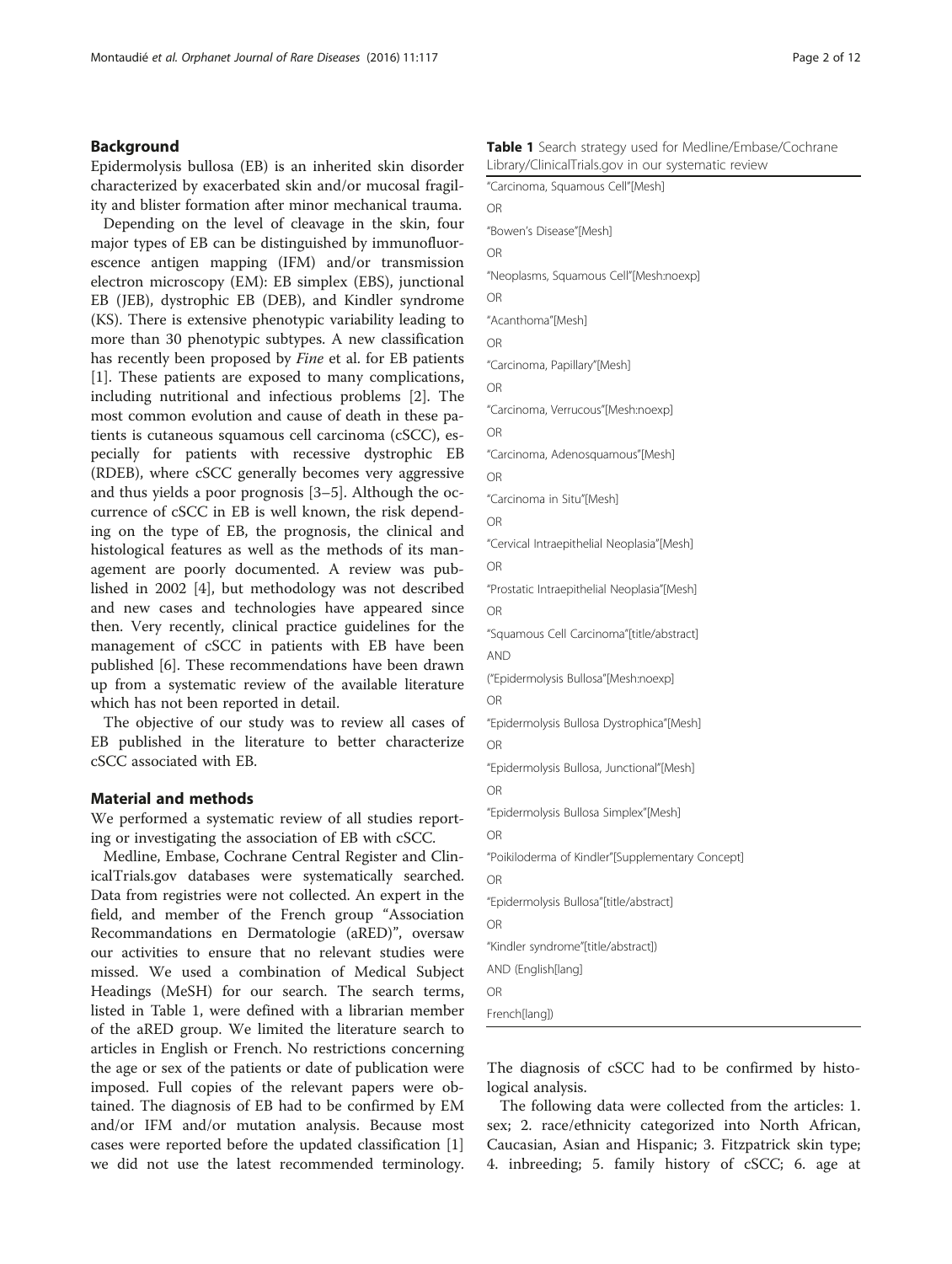diagnosis of cSCC; 7. type and subtype of EB based upon IF, EM and genetic sequencing data; 8. clinical features of cSCC: localization (upper limb, lower limb, trunk, back, buttocks, and mucosa); clinical presentation of the tumor(s) (erosive, ulcerated, crusted, exophyting, hyperkeratotic); size of tumor(s) ( $\leq$ 2 cm, > 2 cm, > 5 cm); type of EB lesion on which the cSCC occurred (chronic blistering, atrophic scarring or healthy skin); 9. histological features: degree of differentiation (well differentiated, moderately differentiated, poorly differentiated, not specified); depth (dermis, subcutaneous fat, fascia, muscle, cartilage, bone, other, unknown); perineural invasion, lymphatic vessel invasion; 10. stage and evolution of disease (localized, regional or metastatic disease; alive or demise due to cSCC); 11. use of SLNB; use of 18 Fluorodeoxyglucose Positron Emission Tomography/computed tomography (18-FDG PET/CT) and 12 treatments (surgery, radiotherapy, systemic therapy).

#### Statistical analysis

No statistical analysis, or meta-analysis, could be done due to the heterogeneity of the studies. There were many missing data for each variable and the retrospective design implicated too many biases, particularly publication and reporting biases. For these reasons, we did not incorporate statistical analysis in the study.

#### Results

The results of the search strategy are shown in Fig. 1. Sixty-nine articles were finally selected, representing 117 cases of EB affected by at least one cSCC. Forty-five patients (38.5 %) had at least 2 cSCC; among them 36 (80.0 %) were DEB patients, 7 (15.6 %) were JEB patients, 2 (4.4 %) were KS patients, and there were no EBS patients. All forms of EB were represented; the articles concerned 45 RDEB, 4 DDEB (dominant dystrophic EB), 6 JEB, 3 EBS and 6 KS. For 5 articles, several forms of EB were included in the same article. The repartition of reported cases among different types and subtypes of EB is presented in Table [2.](#page-3-0)

Considering all forms of EB: 1. No sex difference was observed except for JEB with a sex ratio of 3.75:1 for men: women; 2. a higher incidence of cSCCs in Caucasians (50.4 %) was observed compared to that observed in Asians, Northern Africans and Hispanics; 3. the median age at diagnosis was 36 years old (interquartile range (IQR), 27-48 years and range, 6-71 years); 4. only 16.2 % of EB cases were confirmed by molecular analysis; 5. Fitzpatrick skin type and sun exposure were never specified; 6. Family history was specified in only 38 cases (32.5 %) and was present in 13 cases (34.2 %); 7. the majority of cSCCs occurred on lower (54.7 %) and upper extremities (30.8 %) and mucosal SCCs were described in ten cases (8.6 %); 8. clinical features were specified in 98 cases (83.8 %), the most frequent being ulcerations, in 44 cases (44.9); 9. of those reported in the literature with measurements (88 cases (75.2 %)), tumor size was greater than 2 centimeters in 52 cases (59.1 %); 10. the mean time between the occurrence of cSCC and the confirmed diagnosis from a biopsy was specified in

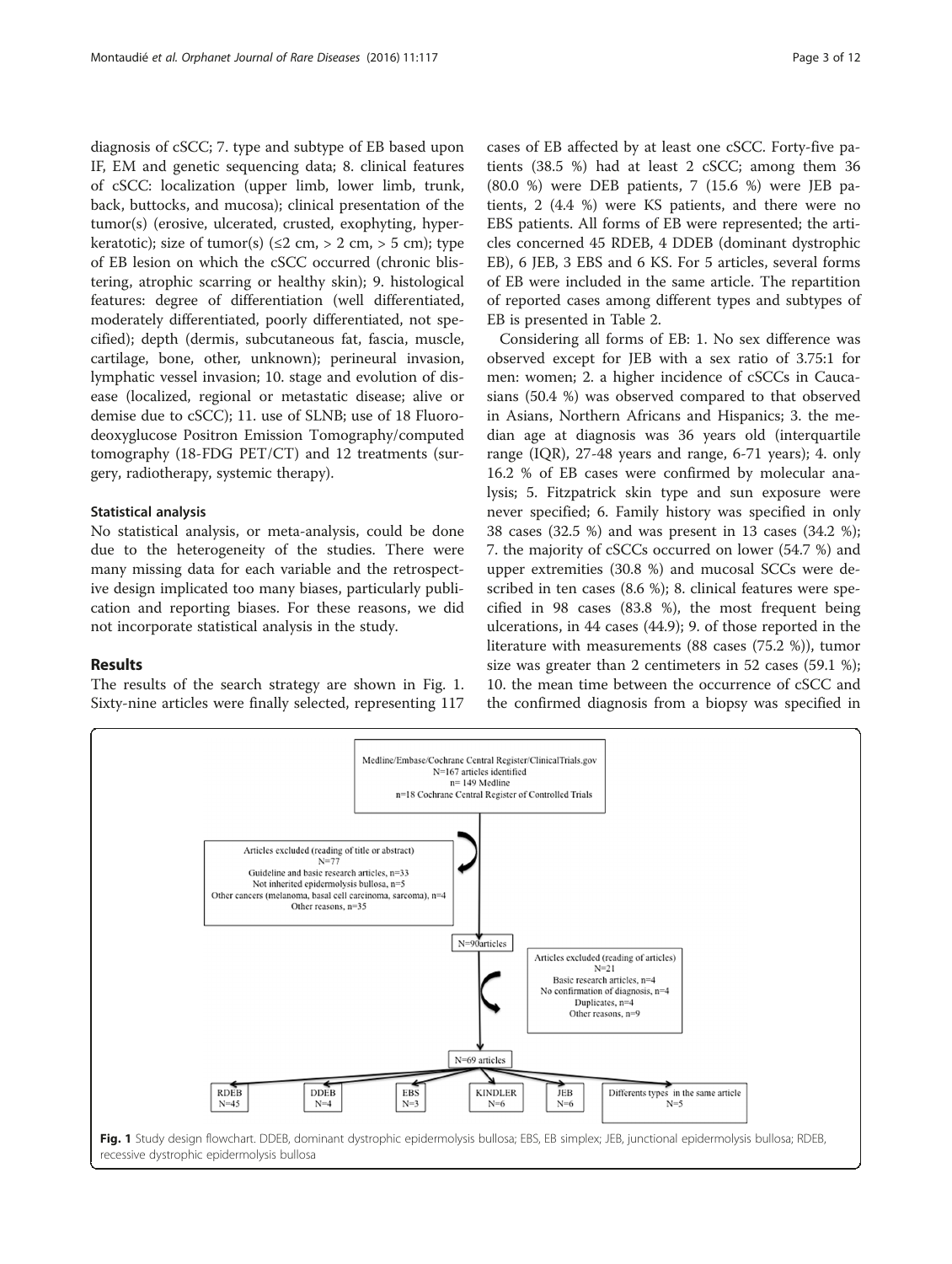<span id="page-3-0"></span>Table 2 Repartition of reported cases among different types and subtypes of EB

| Number of cases Per type |                                                        | EBS            |  | JEB<br>19 |  | DEB<br>88 |               |                         |  | KS |
|--------------------------|--------------------------------------------------------|----------------|--|-----------|--|-----------|---------------|-------------------------|--|----|
|                          | Per subtype EBS-DM EBS-AR NS H-JEB nH-JEB NS DDEB RDEB |                |  |           |  |           |               |                         |  |    |
|                          |                                                        | 1 1 1 0 18 1 7 |  |           |  |           | - 81          |                         |  |    |
|                          |                                                        |                |  |           |  |           | RDEB-HS<br>20 | RDEB-nHS RDEB-I NS<br>6 |  |    |

AR autosomal recessive, DDEB dominant dystrophic epidermolysis bullosa, DEB dystrophic epidermolysis bullosa, DM Dowling-Meara, EBS EB simplex, JEB junctional epidermolysis bullosa, KS Kindler syndrome, H Herlitz, HS Hallopeau-Siemens, nH non-Herlitz, nHS non Hallopeau-Siemens, RDEB recessive dystrophic epidermolysis bullosa, RDEB-I recessive dystrophic epidermolysis bullosa-Inversa, NS not specified

42 cases (35.9 %) and was 9.7 months; 11. the degree of differentiation was specified in 88 cases (75.2 %) and well-differentiated forms predominated (73.9 %); 12. metastases were specified in 88 cases (75.2 %), with 14 cases (15.9 %) and 20 cases (22.7 %) of loco-regional and visceral metastases, respectively; 13. death related to cSCC was specified in 78 cases (66.7 %) and was related to cSCC in 32 cases (41.0 %). Four patients were lost to follow-up; 14. a relapse of cSCC, was specified in 72 cases (61.5 %) and occurred in 26 cases (36.1 %); 15. time to recurrence was specified in 26 cases (22.2 %) and the mean time was 14.9 months. The detailed demographic, clinical and histopathological features of the patients are presented in Table [3.](#page-4-0)

The data available from molecular genetics analysis [\[5](#page-10-0), [7](#page-10-0)–[20](#page-11-0)] are presented both in Tables [3](#page-4-0) and [4.](#page-6-0)

#### Staging investigations

# 18-Fluorodeoxyglucose Positron Emission Tomography/ Computed Tomography (18-FDG PET/CT)

18-FDG PET/CT imaging was used in 5 cases (4 RDEB and 1 KS) [\[21](#page-11-0)–[24\]](#page-11-0). An increase in FDG uptake was observed three times: twice, it was due to lymph node metastases (1 RDEB and 1 KS) confirmed by biopsy analysis, and once, to a non-specific inflammation. In two cases imaging was negative [[7,](#page-10-0) [22\]](#page-11-0).

# Sentinel lymph node

Four articles referred to the sentinel lymph node biopsy (SLNB) technique; all of them concerned RDEB patients. The procedure led to negative results in all cases. The outcome of these patients was not specified except for one, who was still alive 12 months after the procedure [[8, 9](#page-10-0), [25](#page-11-0), [26\]](#page-11-0).

#### Therapy

# **Surgery**

Most surgical approaches aimed at macroscopic clear margins, with subsequent histological confirmation. The size of the surgical margins was not mentioned in 96 cases. When they were specified (22 cases), they were between 1 and 3 cm.

In one case of hand cSCC in KS, radiotherapy was performed to shrink the tumor before local excision. It did not prevent local and regional recurrence and a forearm amputation with lymph node dissection had to be performed. Evolution of this patient was not specified, in particular it was not mentioned if death related to cSCC occurred.

Surgical amputation of at least a part of a limb was performed in 30 cases (23 RDEB, 2 DDEB, 2 JEB, 2 KS and 1 EBS). It concerned knee or below-knee amputation of the leg  $(n = 10)$ , a toe  $(n = 1)$ , a foot  $(n = 1)$ 1), and above-knee amputation in other cases  $(n = 2)$ . Hand, forearm and arm amputations were done in 9, 3 and 4 cases, respectively. Among these 30 amputees, 10 died due to metastatic disease progression. Except for one case of JEB-non Herlitz (JEB-nH), all were RDEB patients. Two were lost to follow-up, and 4 cases of RDEB were still alive (post-amputation monitoring from 24 months to 8 years). For the others cases  $(n = 14)$  the evolution was not specified. Concerning the JEB-nH patient, a skin biopsy from non-lesioned skin showed a plane of cleavage within the lamina lucida on transmission EM and reduced immunostaining with GB3 antibody, but mutational analysis was not performed [[10\]](#page-10-0).

Only 4 tumors were removed using microscopically controlled excision (Mohs technique). For the 2 RDEBpatients one had no relapse after 16 months of followup; while for the other patient the excision was incomplete and had to be followed by amputation. The two other cases concerned JEB patients. In the first case a relapse with distant metastasis was observed 1 year after surgery. The other patient had no new primary tumor or metastases after 31 months of follow-up.

#### Systemic treatment

Systemic treatment was reported in 4 articles, representing 6 patients. Conventional chemotherapy was used for all; 3 patients received additional treatment with cetuximab.

Table [5](#page-7-0) summarizes cases of cSCC treated by systemic treatment [[21, 27](#page-11-0)–[29](#page-11-0)].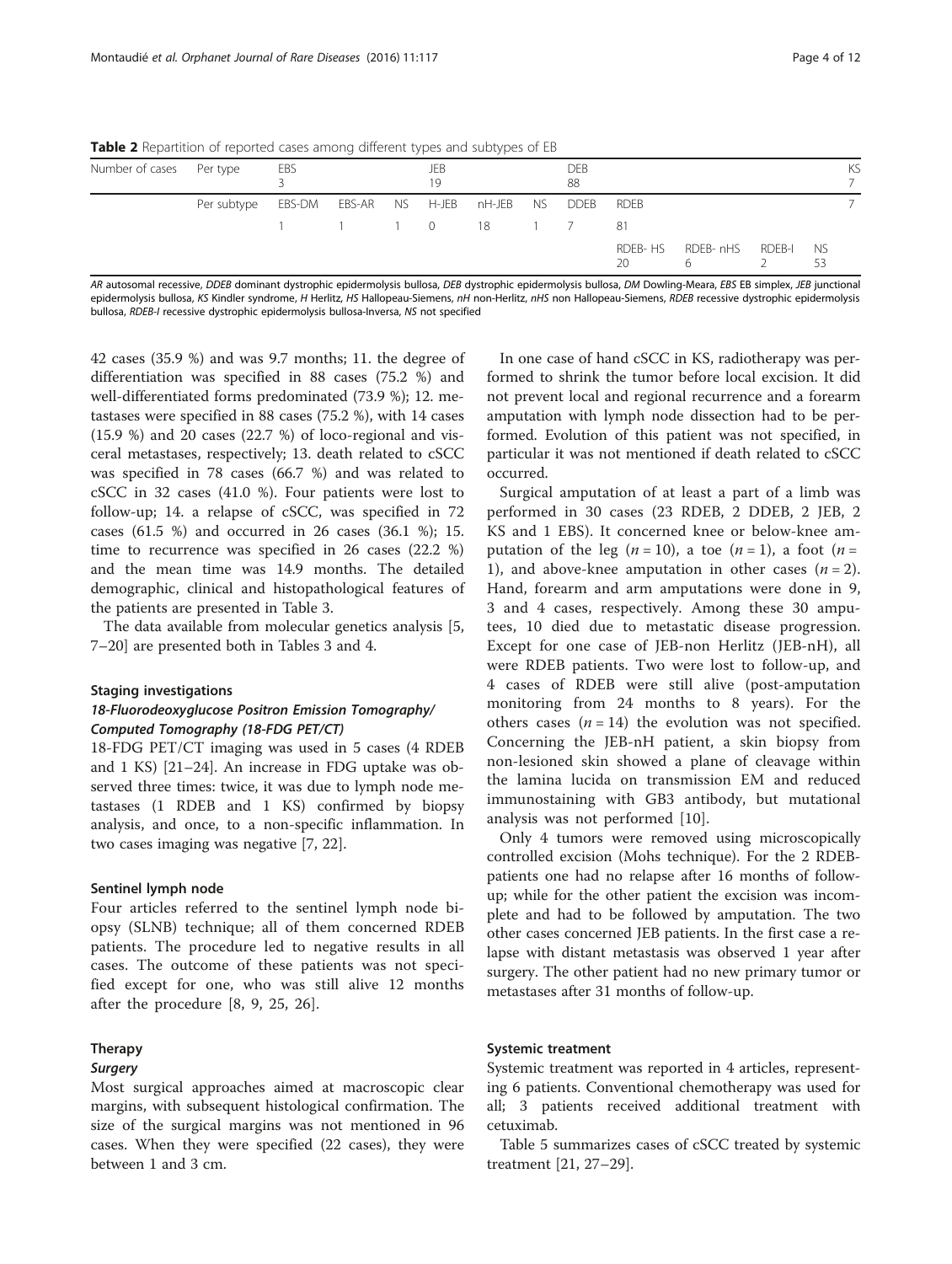# <span id="page-4-0"></span>Table 3 Detailed demographic, clinical and histopathological features of the patients

|                                                                                                                                    |                                     | All n (%) EBS            |                            | JEB                          | <b>DEB</b><br>DDEB RDEB               |                                                                     | KS                     |
|------------------------------------------------------------------------------------------------------------------------------------|-------------------------------------|--------------------------|----------------------------|------------------------------|---------------------------------------|---------------------------------------------------------------------|------------------------|
| Sex                                                                                                                                | M n (%)                             | 63 (53.8) 2              |                            | 15                           | 5                                     | 37                                                                  | $\overline{4}$         |
|                                                                                                                                    | F n (%)                             | 54 (46.2) 1              |                            | $\overline{4}$               | $\overline{2}$                        | 44                                                                  | 3                      |
|                                                                                                                                    | $SR^{j}$ (M/F)                      | 1.17                     | $\overline{2}$             | 3.75                         | 2.5                                   | 0.84                                                                | 1.33                   |
| Ethnicity                                                                                                                          | Caucasian                           | 59 (50.4) 1              |                            | 16                           | 3                                     | 36                                                                  | 3                      |
|                                                                                                                                    | Asian                               | 10(8.5)                  | $\overline{1}$             | 0                            | 0                                     | 8                                                                   | 1                      |
|                                                                                                                                    | North African                       | 5(4.3)                   | $\mathbf 0$                | $\mathbf 0$                  | 0                                     | 5                                                                   | $\mathbf 0$            |
|                                                                                                                                    | Hispanic                            | 1(0.9)                   | $\mathbf 0$                | $\mathbf 0$                  | 0                                     | $\circ$                                                             | 1                      |
|                                                                                                                                    | <b>NS</b>                           | 42 (35.9) 1              |                            | 3                            | 4                                     | 32                                                                  | $\overline{2}$         |
| Median age at diagnosis years (range), specified in 117 cases<br>(100 %) $n =$ number of patient                                   |                                     | 36<br>$(6-71)$<br>117    | 41<br>$(39-41)$<br>3       | 49<br>$(28-71)$<br>19        | 45<br>$(34-69)$<br>7                  | 32.5<br>$(6-67)^a$<br>81                                            | 38.5<br>$(16-65)$<br>7 |
| Genetic mutations confirmed diagnosisb                                                                                             |                                     | $19(16.2)$ 2             |                            | $\overline{7}$               | $\mathbf{1}$                          | 6                                                                   | 3                      |
| Fitzpatrick skin type and sun exposure                                                                                             |                                     | <b>NS</b>                | <b>NS</b>                  | <b>NS</b>                    | <b>NS</b>                             | <b>NS</b>                                                           | <b>NS</b>              |
| Family history of cSCC <sup>c</sup>                                                                                                | Present                             | 13                       | 1                          | $\overline{4}$               | 3                                     | $\overline{4}$                                                      | 1                      |
|                                                                                                                                    | Absent                              | 25                       | $\overline{2}$             | $\mathbf{1}$                 | $\overline{2}$                        | 19                                                                  | 1                      |
|                                                                                                                                    | <b>NS</b>                           | 79                       | $\circ$                    | 14                           | $\overline{2}$                        | 58                                                                  | 5                      |
| Location <sup>d</sup>                                                                                                              | Lower limb                          | 64 (54.7) 2              |                            | 13                           | 6                                     | 41                                                                  | $\overline{2}$         |
|                                                                                                                                    | Upper limb                          | 36 (30.8) 0              |                            | $\overline{4}$               | $\mathbf{1}$                          | 28                                                                  | 3                      |
|                                                                                                                                    | Other                               | 7(5.9)                   | $\mathbf 0$                | Sacrum: 1                    | 0                                     | Groin: 1<br>Neck: 1<br>Buttock: 1<br>Back: 1<br>Trunk: 1<br>Head: 1 | $\mathbf 0$            |
|                                                                                                                                    | Extra-cutaneous                     | 10(8.6)                  | Tongue: 1<br>Vulva: 1      | Nasal cavity: 1 0<br>Anal: 1 |                                       | Maxillary sinus: 2 Hard palate: 1<br>Esophagus: 2 <sup>k</sup>      | Epiglottis: 1          |
| Clinical features <sup>e</sup>                                                                                                     | Ulcerated                           | 44 (44.9) 2              |                            | 5                            | 6                                     | 28                                                                  | 3                      |
|                                                                                                                                    | Exophytic/<br>hyperkeratotic        | 36 (36.7) 0              |                            | 3                            | $\mathbf{1}$                          | 30                                                                  | $\overline{2}$         |
|                                                                                                                                    | Verrucous,<br>crusted<br>or erosive | 18 (18.4) 1              |                            | $\overline{4}$               | 0                                     | 13                                                                  | $\mathbf 0$            |
|                                                                                                                                    | <b>NS</b>                           | 19                       | $\mathbf 0$                | $\mathbf{1}$                 | 6                                     | 10                                                                  | 2                      |
| Size <sup>†</sup>                                                                                                                  | $>2$ cm $<5$ cm                     | $19(21.6)$ 0             |                            | 1                            | 1                                     | 15                                                                  | $\overline{2}$         |
| specified in 88 cases<br>(75.2 %)                                                                                                  | $\geq$ 5 cm                         | 33 (37.5) 1              |                            | 5                            | 3                                     | $22\,$                                                              | $\overline{2}$         |
|                                                                                                                                    | $\leq$ 2 cm                         | 36 (40.9) 0              |                            | 0                            | 0                                     | 34                                                                  | $\overline{2}$         |
|                                                                                                                                    | <b>NS</b>                           | 29                       | $\overline{2}$             | 12                           | 3                                     | 11                                                                  | 1                      |
| cSCC duration <sup>9</sup> , specified in 42 cases (35.9 %)<br>$n =$ number of patient<br>mean (months, mo)<br>(median, range, mo) |                                     | 42<br>9.7<br>$(6, 1-36)$ | $1$ (4 $mo$ )<br>ΝA<br>NA. | 5<br>13.2<br>$(7, 5-36)$     | $\overline{4}$<br>14.8<br>$(9, 5-36)$ | 29<br>9.0<br>$(6, 1-36)$                                            | 3<br>5.3<br>$(6, 2-6)$ |
| Histopathological                                                                                                                  | Well differentiated                 | 65 (73.9) 1              |                            | 10                           | 7                                     | 44                                                                  | 3                      |
| Characteristicsh<br>specified in 88 cases                                                                                          | Moderately differentiated           | $16(18.2)$ 1             |                            | 2                            | 0                                     | 11                                                                  | 2                      |
| (75.2 %)                                                                                                                           | Poorly differentiated               | 7(7.9)                   | -1                         | 0                            | 0                                     | 5                                                                   | 1                      |
|                                                                                                                                    | <b>NS</b>                           | 29                       | $\mathbf 0$                | $\overline{7}$               | 0                                     | 21                                                                  | 1                      |
| Metastases, specified in 88 cases                                                                                                  | Loco-regional                       | 14 (15.9) 1              |                            | 0                            | 0                                     | 10                                                                  | 3                      |
| (75.2 %)                                                                                                                           | Visceral                            | 20 (22.7) 0              |                            | $2^{1}$                      | 0                                     | 18                                                                  | 0                      |
| Death related to cSCC <sup>i</sup> , specified in 78 cases (66.7 %)                                                                |                                     | 32 (41.0) 0              |                            | 6                            | 0                                     | 25                                                                  | 1                      |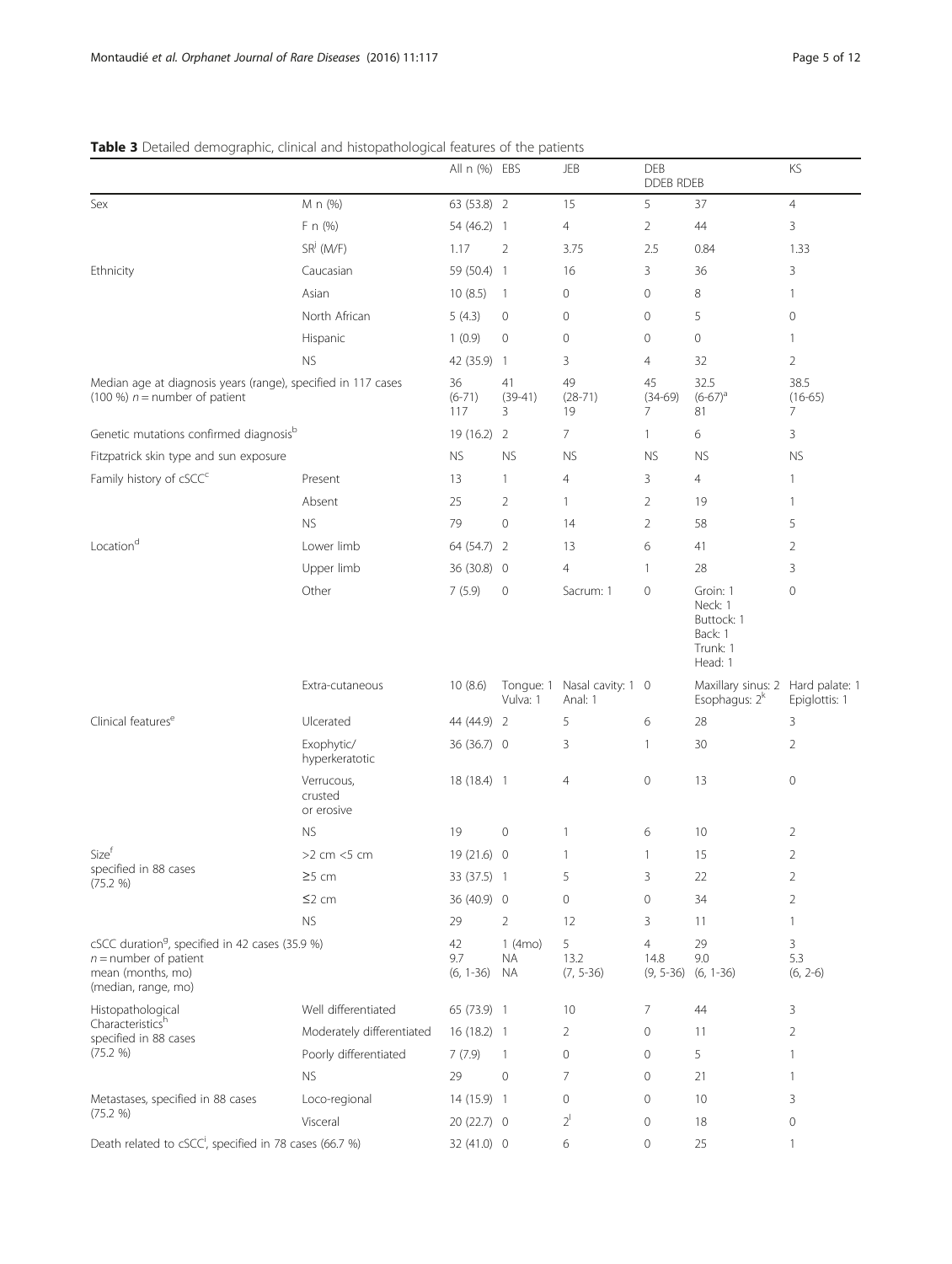Table 3 Detailed demographic, clinical and histopathological features of the patients (Continued)

| Relapse, specified in 72 cases (61.5 %)                          | Yes<br>No | 26(36.1)<br>46 (63.9) |                                        | 14       |         |                 |          |
|------------------------------------------------------------------|-----------|-----------------------|----------------------------------------|----------|---------|-----------------|----------|
| Mean time to recurrence (months), specified in 26 cases (22.2 %) |           |                       | ΝA<br>(1case)<br><b>NS</b><br>(2cases) | (6cases) | (1case) | 95<br>(18cases) | '1 case) |

DDEB dominant dystrophic epidermolysis bullosa, DEB dominant epidermolysis bullosa, EBS EB simplex, F female, JEB iunctional epidermolysis bullosa, KS Kindler syndrome, M male, RDEB recessive dystrophic epidermolysis bullosa, RDEB-I recessive dystrophic epidermolysis bullosa-Inversa, NS not specified, NA not applicable <sup>a</sup>Six cases were reported in childhood or adolescence (range 6-17years), all of them affecting RDEB patients

<sup>b</sup>The mutated genes depending on EB type and subtype are defined in Table [4](#page-6-0)<br><sup>CE</sup>amily history was specified in only 38 cases (32.5 %)

Family history was specified in only 38 cases (32.5 %)

<sup>d</sup>Except for one patient with JEB, cSCCs occurred in areas of chronic blistering, non-healing erosions/ulcerations or atrophic scarring. When a patient had several cSCCs, the most relevant location was taken into account

e Clinical features were specified in 98 cases (83.8 %)

f When for the same patient several cSCCs developed the one with the largest size was taken into account

<sup>9</sup>The time between the occurrence of cSCC and the confirmed diagnosis from a biopsy

hUnusual histological findings: verrucous cSCC (7 cases) and 2 angiosarcoma-like cSCC (2 cases). Depth beyond dermis, depth beyond subcutaneous fat, perineural invasion and lymphovascular invasion, were very rarely reported: depth mentioned in only 12 cases (8 RDEB, 2 JEB, 1 KS and 1 EBS) and perineural invasion in only 1 case (KS)

<sup>i</sup>Among these 78 cases, the death was related to SCC in 32 cases. The outcome of patients was not specified in 29.9 % (n = 35) of cases. Four patients were lost to follow-up

<sup>j</sup> Sex ratio; <sup>k</sup>One of the 2 cases concerned RDEB-I <sup>j</sup> (for the second case of RDEB-I cSSC was on the lower limb); <sup>1</sup> Lung metastases for one, NS for the other

#### Radiotherapy and topical photodynamic therapy

Radiotherapy for cSCC was reported in 16 articles while topical photodynamic therapy was addressed in another, representing a total of 19 patients treated by these methods (Table [6](#page-8-0)). Specifically, twelve of these patients had RDEB. Half of the reported KS cases  $(n = 3)$  were treated with radiotherapy. Two cases were JEB. No case of cSCC occurred in EBS, and no case of DDEB was treated with radiotherapy. The total radiation doses ranged from 12 to 72 Gy (median 50.4 Gy). The total doses for tumor bed irradiation ranged from 45 Gy to 72 Gy (median 60.6 Gy). For nodal metastases total radiation doses ranged from 12 to 50.4 Gy (median 45 Gy). The tumor response did not appear grossly correlated with the total dosage. Tolerance of the treatment was not always reported. Five patients presented with grade 1 skin toxicity (3 RDEB, 1 KS and 1 JEB). Grade 2 cutaneous toxicity was observed in 1 RDEB patient and grade 3 in 2 RDEB patients [\[5](#page-10-0), [8](#page-10-0), [21](#page-11-0), [29](#page-11-0)–[41\]](#page-11-0).

#### **Discussion**

Our systematic review of cSCC in EB gathered 117 cases. The most frequently published cases of cSCC arise in RDEB patients (81), followed by JEB (19), DDEB (7), and KS (7). cSCC in EBS  $(n = 3)$  appears as a rare event, at least rarely reported in the literature.

These data are consistent with the results of the analysis of the US National EB Registry showing that at least one cSCC occurred in 2.6 % (73/2745) of the study population [[3](#page-10-0)]. The highest occurrence was noted in RDEB and JEB, with a frequency of cSCC, within their study population, of 50 % and 4.5 %, respectively. The lowest occurrence was noted in EBS and DDEB. KS was not mentioned in their study [\[3](#page-10-0)]. As to the gender, no difference was observed in the US National EB Registry nor in our study except for JEB with a sex ratio of 3.75:1 for men: women, suggesting, due to the lack of statistical data, that JEB occurs more frequently in men. Regarding ethnicity our study results contrast with those of Fine et al., who found no difference. Our study showed a higher incidence of cSCCs in Caucasians (50.4 %) compared to that observed in Asians, Northern Africans and Hispanics [\[3](#page-10-0)]; however, 35.9 % of cases were not specified in our study and these differences could be due to reporting bias and should be interpreted objectively.

According to the literature cSCCs in EB patients occur at a much younger age (median age at diagnosis 36 years [IQR], 27-48 years and range, 6-71 years) than in non-EB patients (median age at diagnosis 80 years ([IQR], 73-86 years (range not available, [\[42](#page-11-0)]), and 71 years (range, 37-93 years (IQR not available, [[43\]](#page-11-0)). The youngest reported patient in our review was a 6-year-old girl with RDEB-nHS (non Hallopeau-Siemens). Fine et al. reported a cumulative risk in RDEB-HS (Hallopeau-Siemens) growing steeply from 7.5 % by age 20 to 67.8 %, 80.2 %, and 90.1 % by ages 35, 45, and 55, respectively. They described a cumulative risk of 0.8 % by age 14 for RDEB-nHS. In JEB-Herlitz (JEB-H), the risk was 18.2 % by age 25. The frequency of cSCC in their study cohort was surprisingly higher in JEB-H patients (4.4 %, i.e., 2 patients out of 45) than in JEB-nH patients (0.5 %) [\[3](#page-10-0)]. However, in another study [[5](#page-10-0)], all cases of cSCCs occurred in JEB-nH, and the authors suggested that long term survival JEB-H patients might in fact be cases of JEB-nH. These results are in accordance with ours (Table [2\)](#page-3-0).

The accurate appreciation of a difference in the risk of occurrence of cSCC between various types of EB should ideally be based on a molecular diagnosis of EB subtype in order to avoid misclassification. However, very few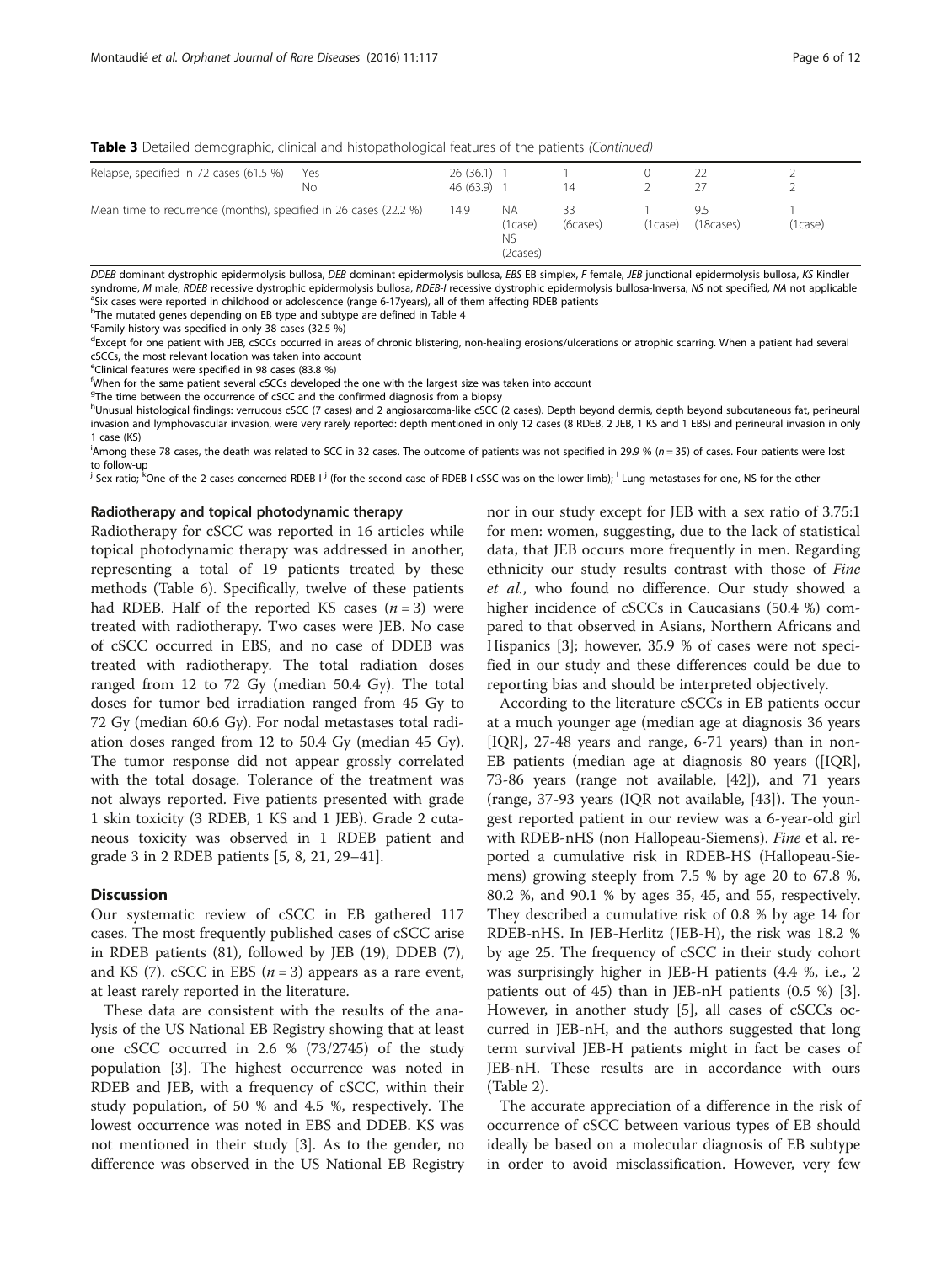| EB<br>type | EB subtype  |                        | Involved genes and<br>mutations                                                                                                                                                                                                                            | Consequences                                                                                                                                                                                                                                                                 | Age of<br>cSCC<br>diagnosis            | Metastases Death                          | related<br>to<br>$(c)$ SCC                |                                            | Relapse Time to<br>recurrence<br>(months)       | Comments                                                                                                                                                                                                                                                                            |
|------------|-------------|------------------------|------------------------------------------------------------------------------------------------------------------------------------------------------------------------------------------------------------------------------------------------------------|------------------------------------------------------------------------------------------------------------------------------------------------------------------------------------------------------------------------------------------------------------------------------|----------------------------------------|-------------------------------------------|-------------------------------------------|--------------------------------------------|-------------------------------------------------|-------------------------------------------------------------------------------------------------------------------------------------------------------------------------------------------------------------------------------------------------------------------------------------|
| EBS        | EBS-DM      |                        | $KRT5$ ( $n = 1$ )<br>c.1431G > $C^{38}$                                                                                                                                                                                                                   | p.Glu477Asp <sup>38</sup>                                                                                                                                                                                                                                                    | "mid-<br>thirties"                     | no                                        | <b>NS</b>                                 | yes                                        | "few<br>months"                                 | Verrucous leg<br>carcinoma                                                                                                                                                                                                                                                          |
|            | EBS-AR      |                        | $KRT14 (n = 1)$<br>c.1174G > $T^{34}$                                                                                                                                                                                                                      | p.Glu392Xaa 34                                                                                                                                                                                                                                                               | 41                                     | no                                        | <b>NS</b>                                 | <b>NS</b>                                  | <b>NS</b>                                       | SCC of the tonque                                                                                                                                                                                                                                                                   |
| JEB        | NH-JEB      |                        | LAMB3 <sup>b</sup> $(n=5)$<br>$c.628G > A + 1628G > A5$<br>c.29insC1628G > A $5$<br>$c.628G > A11903C > T$ <sup>5</sup><br>$c.1903C > T + 1048A > C^{27}$<br>c.29insC + 2500C > T $39$<br>$COL17A1c$ (n = 2)<br>c.3236delC + 3236delC $5$<br>4003delTC 12a | $p.Glu210Lys +$<br>Glu210Lys <sup>5</sup><br>p.Leu11ProfsX43+<br>Glu210Lys <sup>5</sup><br>$p.Glu210Lys +$<br>Arg635Xaa 5<br>$p$ .Arg $635X +$<br>Thr350Pro <sup>27</sup><br>p.Leu11ProfsX43+<br>Gln834Xaa <sup>39</sup><br>p.Ser1079CysfsX26+<br>Ser1079CysfsX65<br>NS 12 a | 48<br>61<br>28<br>70<br>32<br>42<br>58 | no<br>no<br>yes<br>no<br>yes<br>yes<br>no | no<br>no<br>yes<br>no<br>yes<br>yes<br>no | no<br>yes<br>yes<br>ΝA<br>yes<br>yes<br>no | <b>NA</b><br>144<br>216<br>no<br>84<br>21<br>no | Death with lung<br>metastases <sup>5</sup><br>Follow-up period<br>not specified <sup>27</sup><br>Death with lymph<br>nodes and lung<br>metastases <sup>39</sup><br>Death with lymph<br>nodes and skin<br>metastases <sup>5</sup><br>Follow-up period<br>not specified <sup>12</sup> |
| <b>DEB</b> | <b>DDEB</b> | COL7A1<br>$(n=1)^{40}$ |                                                                                                                                                                                                                                                            | p.Gly2079Arg 40                                                                                                                                                                                                                                                              | 38                                     | no                                        | <b>NA</b>                                 | <b>NA</b>                                  | <b>NA</b>                                       | Lost to<br>follow-up                                                                                                                                                                                                                                                                |
|            | RDEB RDEB-  | <b>HS</b>              | $COL7A1 (n = 3)$<br>c.5287C > G <sup>9</sup><br>c.6266_6269delCCCC <sup>9</sup><br>$C.5797C > T^{41}$<br>c. $5532 + 5G > A^{42}$                                                                                                                           | p.Arg1753Xaa 9<br>Frameshift deletion<br>resulting in a<br>premature stop<br>codon <sup>9</sup><br>p.Arg1933Xaa 41<br>Splice site mutation<br>resulting<br>in a 45-bp deletion <sup>42</sup>                                                                                 | 33<br>25<br>22                         | no<br>yes<br><b>NS</b>                    | <b>NS</b><br>no<br><b>NS</b>              | <b>NS</b><br><b>NA</b><br><b>NS</b>        | <b>NS</b><br><b>NA</b><br><b>NS</b>             | Lymph nodes<br>metastases but<br>death due to<br>secondary<br>amyloidosis <sup>41</sup>                                                                                                                                                                                             |
|            |             | nHS                    | RDEB- $COLZA1 (n = 3)$<br>c.238G > $C^{13}$<br>$c.3631C > T^{13}$<br>NS <sup>43</sup><br>5818delC 44a                                                                                                                                                      | p.Ala80Pro <sup>13</sup><br>p.Gln1211Xaa 13<br>p.Glu2858Xaa and<br>p.Gly2576Arg <sup>43</sup><br>p.Gly1815Arg <sup>44</sup>                                                                                                                                                  | 27<br>12<br>44                         | no<br>no<br>no                            | <b>NS</b><br><b>NS</b><br>no              | <b>NS</b><br>yes<br>no                     | <b>NS</b><br>9<br><b>NA</b>                     | Sentinel lymph node<br>performed and<br>negative <sup>13</sup><br>Follow-up period<br>not specified <sup>43</sup><br>Follow-up period of<br>3 years <sup>44</sup>                                                                                                                   |
| KS         | <b>NA</b>   |                        | FERMT1 <sup>d</sup> $(n = 3)$<br>$c.328C > T$ <sup>45</sup><br>c.1140-6 T > A $46$                                                                                                                                                                         | p.Arg110Xaa <sup>45</sup><br>Splice-site mutation <sup>46</sup>                                                                                                                                                                                                              | $>60$<br>$(n = 2)$<br>16               | <b>NS</b><br>$(n = 2)$<br>yes             | <b>NS</b><br>$(n=2)$<br>yes               | <b>NS</b><br>$(n=2)$<br><b>NA</b>          | <b>NS</b><br>$(n = 2)$<br><b>NA</b>             | The patients were<br>siblings <sup>45</sup><br>Lymph nodes<br>metastases (without<br>histological proof) <sup>46</sup>                                                                                                                                                              |

<span id="page-6-0"></span>**Table 4** Evolution of the disease in EB patients for whom diagnoses were confirmed by molecular analysis ( $n = 19$ )

AR autosomal recessive, DDEB dominant dystrophic epidermolysis bullosa, DEB dystrophic epidermolysis bullosa, DM Dowling-Meara, DNA deoxyribonucleic acid, EBS, EB simplex, JEB junctional epidermolysis bullosa, KS Kindler syndrome, HS hallopeau-Siemens, NH non-Herlitz, n-HS non Hallopeau-Siemens, RDEB recessive dystrophic epidermolysis bullosa, NA not applicable, NS not specified, KRT keratin, LAMB3 laminin subunit beta 3, COL17A1 collagen type XVII alpha 1, COL7A1, collagen type VII alpha 1, FERMT1 Fermitin family member 1, KIND1 Kindlin-1. All of these genes are named according to the HUGO Gene Nomenclature Committee [\[47\]](#page-11-0)

<sup>a</sup>We have chosen to write the mutation as it has been mentioned in the article (12,44), in order to do not misinterpret the data

b<sub>All</sub> of these patients had laminin-332 reduced in immunofluorescence, except for the patient from the Mohr et al. study [\[13](#page-10-0)] with laminin-332 negative<br>SThese 2 patients were COL17A pegative in immunofluorescence These 2 patients were COL17A negative in immunofluorescence

<sup>d</sup>In the article of Arita et al. [[20](#page-11-0)], the gene was named *KIND1*, but it is currently known as FERMT1 according to the HUGO Gene Nomenclature Committee [[47\]](#page-11-0)

genetic data was available at the time of our EB and cSCC literature review: in summary, the diagnosis of EB was predominantly based on clinical features, IF and/or EM data, with less than 20 % of EB cases being confirmed by molecular analysis. Further, there was insufficient data for statistical analyses to attribute cSCC risk with each EB type with or without the molecular mutations, as was presented by Fine et al. [\[3\]](#page-10-0). In this article we provide some descriptive information about this topic, but once again it highlights the literature gaps and reiterates the need for more detailed studies and case reports/series.

Concerning data presented in Table 4, from JEB patients, all of them had laminin-332 reduced or negative in IF. Nevertheless, the lack of an epitope recognized by a laminin-332 chain monoclonal antibody does not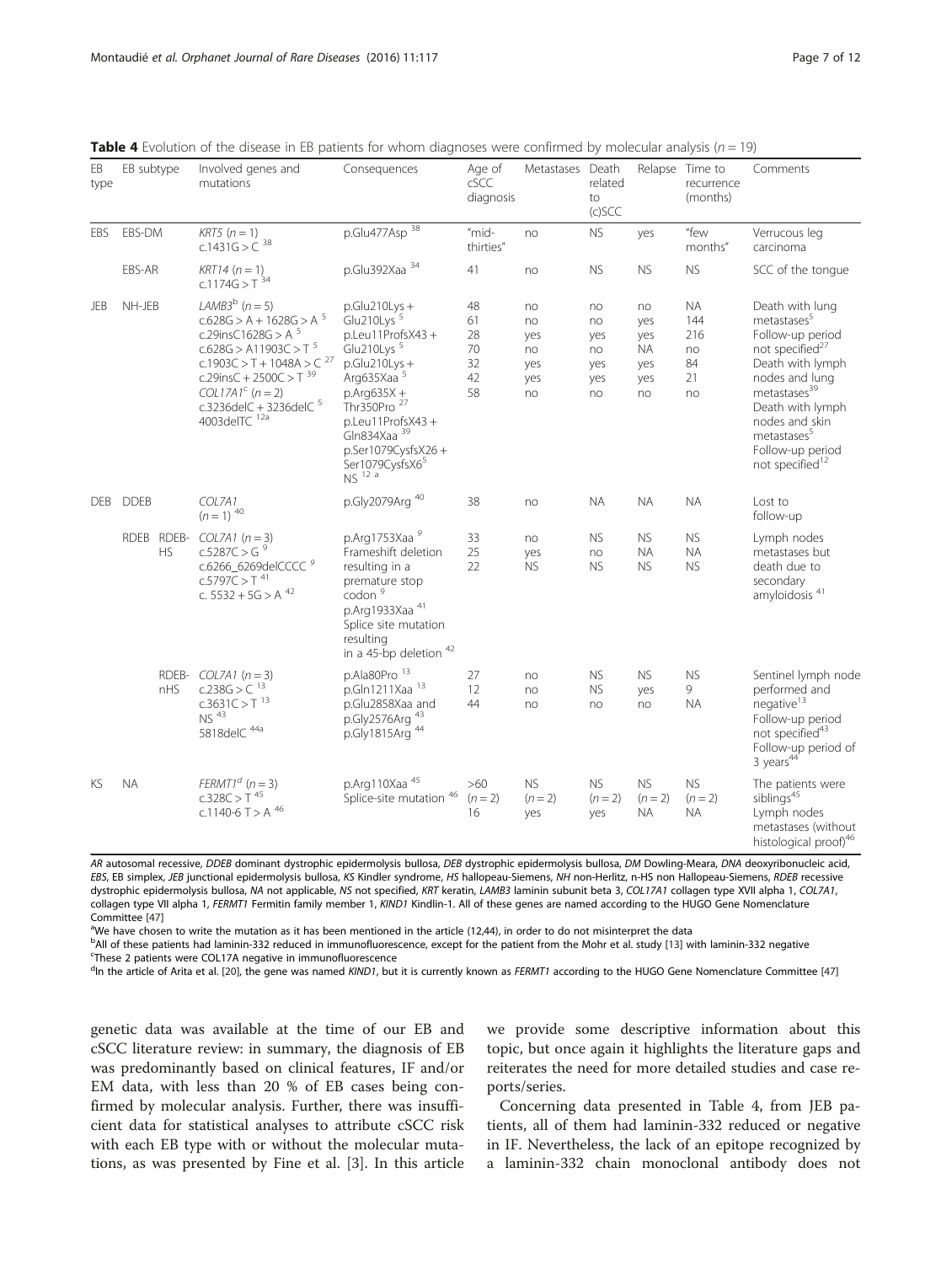| Reference<br>(s)            | Age          | EB<br>(yr)/sex subtype | Site of cSCC                                  | Histological<br>differentiation/size of<br>tumor (cm) | Site(s) of metastases                                                                    | Treatment                                                                                  | Outcome                                                                          |
|-----------------------------|--------------|------------------------|-----------------------------------------------|-------------------------------------------------------|------------------------------------------------------------------------------------------|--------------------------------------------------------------------------------------------|----------------------------------------------------------------------------------|
| Schwartz <sup>16</sup> 55 F |              | <b>DDEB</b>            | Lower extremity (knee)                        | Well/>5                                               | Not applicable                                                                           | Intra arterial<br>Doxorubicin +<br><b>MTX</b>                                              | Surgical excision<br>Survival unknown                                            |
| Lentz <sup>17</sup>         | 22 F<br>26 F | <b>RDEB</b>            | Upper extremity<br>(forearm)<br>Trunk         | Well/unknown<br>Unknown/ $>2 < 5$                     | Axillary lymph nodes,<br>pulmonary nodules<br>Axillary lymph nodes                       | Cisplatin<br>5FU-cisplatin                                                                 | PR<br>Death from cSCC<br>PR, surgical<br>resection, alive at<br>12 <sub>mo</sub> |
| Arnold <sup>7</sup>         | 24 F         | <b>RDEB</b>            | Upper (elbow) and<br>lower (feet) extremities | Well/>5                                               | Axillary lymph nodes                                                                     | 1.5FU-cisplatin<br>2. carboplatin-<br>taxol<br>3. cetuximab                                | 1. PR<br>2. PD<br>3. GR, alive at 3mo                                            |
| Kim <sup>18</sup>           | 26 F<br>43 M | <b>RDEB</b>            | Upper (hand) extremity<br>Unknown             | Moderately/>5<br>Well/>5                              | Axillary lymph nodes,<br>pulmonary nodules<br>Axillary lymph nodes,<br>pulmonary nodules | 1. cetuximab<br>2. cetuximab-<br>gemcitabine<br>1. cetuximab<br>2. MTX orally<br>3. MTX IV | 1. PD<br>2. Death from<br>pneumonia<br>1. PD<br>2. Death from<br>pneumonia       |

<span id="page-7-0"></span>Table 5 Systemic treatment of cSCC in FB patients

cSCC squamous cell carcinoma, cm centimeter, DDEB dominant dystrophic epidermolysis bullosa, F female, GR good response, EB inherited epidermolysis bullosa, IV intravenously, M male, mo month, MTX methotrexate, PD progressive disease, PR partial response, RDEB recessive dystrophic epidermolysis bullosa, Yr year, 5FU 5 fluorouracil

necessarily mean there is a total absence of laminin-332. One of the main reasons is that total absence of laminin-332 almost always is lethal during infancy. Indeed, most often absence of staining with a monoclonal antibody is due to partial defects of laminin-332 caused by missense or deletion mutations which disrupt the epitopes recognized by the particular laminin antibody used. In our presented cases, the authors always used the monoclonal antibody GB3 which recognizes a conformational epitope that becomes disrupted even with subtle changes to the laminin-332 molecule.

The majority of cSCCs occurred on upper and lower extremities, particularly over bony prominences, and typically (99 % frequency) in areas of chronic non-healing ulceration(s). Indeed, only for one JEB-nH patient, cSCCs arose on non-affected skin. In our review, the occurrence on a sun-exposed area appears unusual and concerns only one case (RDEB-HS patient). The US National EB Registry reported 10 % and 100 % of cSCCs arising in a sun-exposed area in RDEB-HS and EBS patients respectively [[3](#page-10-0)].

Although rarely reported, mucosal SCCs are possible and patients with dysphagia and/or dysphonia should be carefully examined. Importantly, one of the two cases of mucosal SCC occurring in an EBS-patients concerned a novel homozygous keratin 14 mutation in an autosomal recessive form of EBS (EBS-AR) [[11](#page-10-0)]. Moreover, except for one case of esophageal SCC occurring in a nonsmoking RDEB-I patient, no data are available concerning other potential risk factors (such as tobacco) for these extra-cutaneous locations. One explanation for mucosal SCCs in EB, could be the frequent and repetitive trauma to the mouth and throat from normal usage,

resulting in cellular damage and then, over time, undifferentiated cancerous proliferation.

Our systematic review shows that it is difficult to evaluate prognostic factors in EB patients because of the frequent lack of use of AJCC (American Joint Committee on Cancer) Tumour Staging for cSCC [\[42](#page-11-0), [43\]](#page-11-0). Prognostic factors such as poor differentiation, tumor diameter >2 cm, perineural invasion and invasion beyond subcutaneous fat, are rarely reported, rendering the staging difficult. Perineural invasion and the level of invasion are almost never mentioned (only 13 cases).

Our study did not allow exact assessment of the frequency of recurrence. Indeed, in several cases it was not clearly specified if the occurrence of local relapse or regional and/or distant metastases were synchronous with the diagnosis of cSCC.

Early detection of regional lymph node metastases can improve patient prognosis. Studies have demonstrated that SLNB can detect subclinical lymph node metastasis in patients with high-risk cSCC [[44](#page-11-0)]. For EB patients such an invasive procedure may not always be performed due to their fragility. In addition, regional lymph nodes in these patients are frequently enlarged due to associated persistent inflammation or chronic infection. Thus, the risk of a false positive is considerable. The same analysis can be done with 18-FDG PET/CT. With only 4 and 5 articles on these topics, the specificity and sensitivity cannot be assessed. So, currently, data are too scarce to draw any conclusions about the interest of SLNB and 18-FDG PET/CT in the management of EB patients with cSCC. In clinical practice, their significance should be discussed case by case.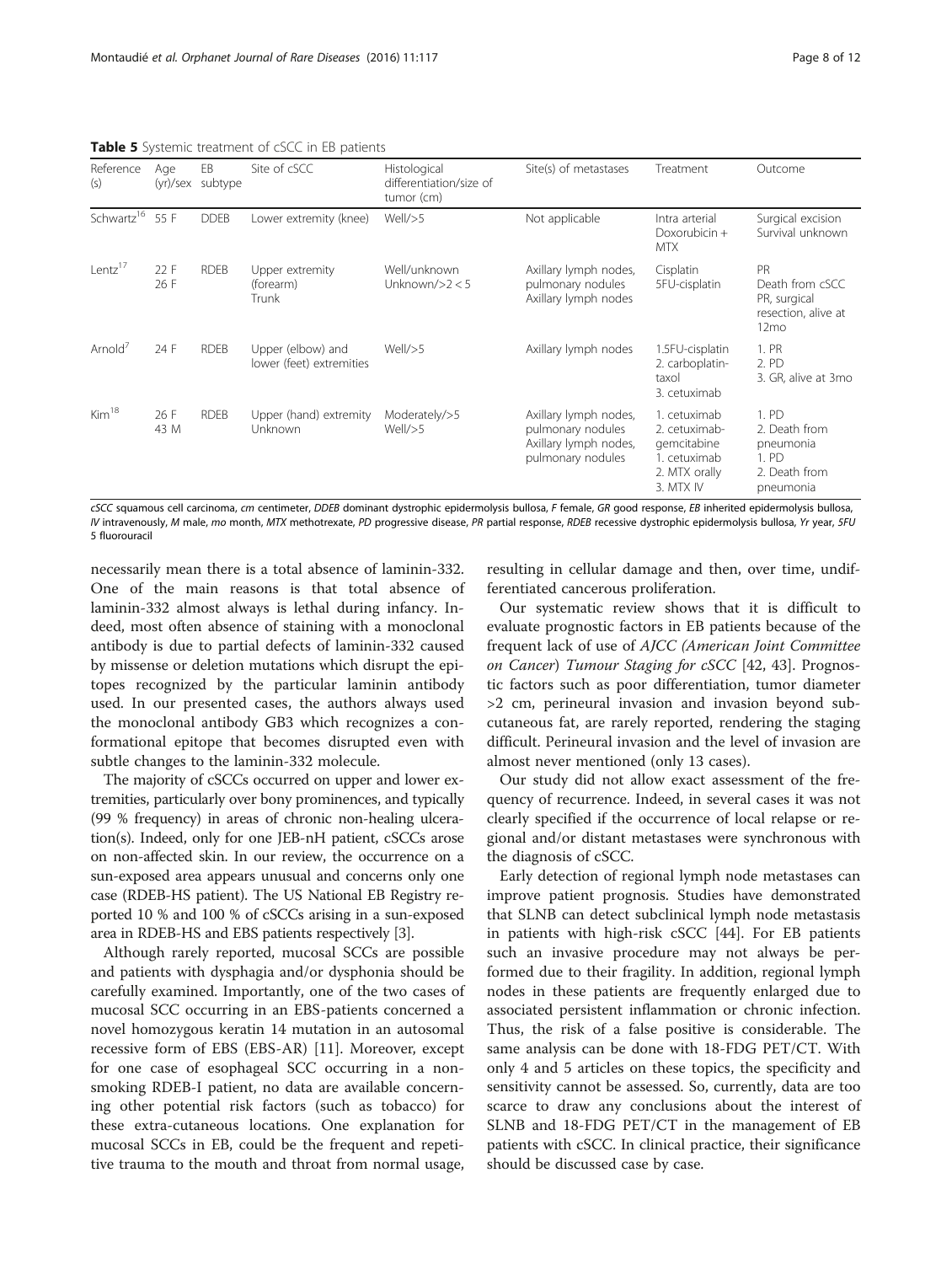| Reference<br>(s)        | Age          | EB          | Histological<br>yr/sex subtype subtype of cSCC | Histological<br>differentiation | Site(s) treated             | Radiation delivery Response                     |                                   | Survival<br>(time<br>before<br>death)   | Note (s)                                                                 |
|-------------------------|--------------|-------------|------------------------------------------------|---------------------------------|-----------------------------|-------------------------------------------------|-----------------------------------|-----------------------------------------|--------------------------------------------------------------------------|
| Didolkar <sup>19</sup>  | 33 F         | <b>RDEB</b> | Adenoacanthoma                                 | Unknown                         | Sacrum                      | Cumulated dose<br>$= 60$ Gy                     | GR                                | Death (?)                               | Death due to<br>hypercalcemia<br>(and unknown<br>metastasis)             |
| $\text{Reed}^{20}$      | 32 M         | <b>RDEB</b> | Unknown                                        | Unknown                         | <b>Back</b>                 | Unknown                                         | GR                                | Death<br>(3 years)                      | Death due to<br>other cSCC                                               |
| Keeff <sup>21</sup>     | 35 F         | <b>RDEB</b> | Common                                         | Well                            | Hand                        | $3Gyx10 = 30Gy$<br>$3Gyx11 = 33Gy$              | PR then<br><b>NR</b>              | Death (?)                               |                                                                          |
| McGrath <sup>22</sup>   | 48 F         | <b>RDEB</b> | Angiosarcomatoid Unknown                       |                                 | Wrist<br>Axilla             | $5Gyx9 = 45Gy$<br>$4Gyx3 = 12Gy$                | <b>NR</b><br>PR                   | Death<br>(6months)                      |                                                                          |
| Schreiber <sup>23</sup> | 33 M         | <b>RDEB</b> | Unknown                                        | Unknown                         | Cervical<br>lymphadenopathy | Unknown                                         | Unknown                           | Unknown                                 |                                                                          |
| $\mathsf{Bastin}^{24}$  | 41 F<br>28 M | <b>RDEB</b> | Common<br>Unknown                              | Well<br>Unknown                 | Axilla<br>Axilla            | $1.8$ Gyx $32 = 57.6$ Gy<br>$1.5x25Gy = 37.5Gy$ | PR then<br><b>NR</b><br><b>NR</b> | Death<br>(4months)<br>Death<br>(1month) |                                                                          |
| Lotem <sup>25</sup>     | 34 F         | KS          | Common                                         | Well                            | Hard palate                 | $1.8x40Gv = 72Gv$                               | <b>CR</b>                         | Alive at<br>2 years                     |                                                                          |
| Weber <sup>12</sup>     | 26 F         | <b>RDEB</b> | Common                                         | Moderately                      | Leg and groin               | Cumulated dose<br>$=60$ Gy                      | PR                                | Death<br>(7months)                      |                                                                          |
| Mseddi <sup>26</sup>    | 18 F         | <b>RDEB</b> | Common                                         | Well                            | Groin                       | Cumulated dose<br>$=45Gy$                       | <b>NR</b>                         | Death<br>(2months)                      |                                                                          |
| Mallipedi <sup>27</sup> | 45 M         | <b>JEB</b>  | Unknown                                        | Unknown                         | Bladder                     | Unknown                                         | Unknown                           | Unknown                                 | Lost to follow-up                                                        |
| Souza <sup>28</sup>     | 51 F         | <b>RDEB</b> | Bowen disease                                  | Not<br>applicable               | Hand                        | Not applicable                                  | <b>CR</b>                         | Alive at<br>2 years                     | PDT+ 5ALA                                                                |
| Emmanuel <sup>29</sup>  | 57 F         | KS          | Unknown                                        | Moderately-<br>poorly           | Hand                        | Unknown                                         | <b>NR</b>                         | Unknown                                 | Neoadjuvant RTH                                                          |
| Arnold $7$              | 24 F         | <b>RDEB</b> | Unknown                                        | Well                            | Arm<br>Axilla               | Cumulated dose<br>$= 61.2$ and 50Gy             | PR                                | Alive at<br>3months                     | Remission<br>probably due in<br>part to systemic<br>therapy <sup>a</sup> |
| Mituzani <sup>30</sup>  | 43 M         | KS          | Common                                         | Well                            | Knee and<br>epiglottis      | Unknown                                         | <b>CR</b>                         | Alive at<br>2.5 years                   |                                                                          |
| Yuen <sup>5</sup>       | 55 M         | JEB         | Common                                         | Unknown                         | Nasal cavity                | Unknown                                         | <b>CR</b>                         | Alive at<br>7months                     |                                                                          |
| Onsun <sup>31</sup>     | 45 F         | RDEB-I      | Unknown                                        | Well                            | Oesophagus                  | Unknown                                         | <b>NR</b>                         | Death<br>(8months)                      |                                                                          |
| Kim <sup>18</sup>       | 26 F<br>43 M | <b>RDEB</b> | Common                                         | Moderately<br>Well              | Axilla<br>Axilla            | Unknown                                         | <b>NR</b>                         | Death<br>Death<br>(2months)             | Despite systemic<br>(6months) treatment <sup>b, c</sup>                  |

<span id="page-8-0"></span>Table 6 Reported cases of (c)SCC, in EB patients treated by radiotherapy and topical photodynamic therapy

CR complete response, cSCC squamous cell carcinoma, F female, GR good response, EB inherited epidermolysis bullosa, JEB junctional epidermolysis bullosa, KS Kindler syndrome, M male, mo month, NR non-response, PDT photodynamic therapy, PR partial response, RDEB recessive dystrophic epidermolysis bullosa, RTH radiotherapy, Yr year, 5ALA 5 aminolevulinic-acid

<sup>a</sup>5FU-cisplatin then carboplatin-taxol then cetuximab

**b**cetuximab then cetuximab-gemcitabine

<sup>c</sup>cetuximab then methotrexate orally then methotrexate intravenously

The treatment of choice is wide and deep surgical excision. Very recently Mellerio and coworkers recommended a 2 cm excision margin around the tumor, as assessed clinically. They specify that it is often difficult to define the tumor extent clinically and that the excision margin may be limited by anatomical considerations [\[6](#page-10-0)].

Clear excision margins do not always ensure a cure, and surgery is often an aggressive approach to treat large tumor in which wound healing is delayed. This is particularly true for RDEB due to the fragility of the surrounding skin. Amputation is often unavoidable: in our review, this was the case in a quarter of the EB patients with cSCC.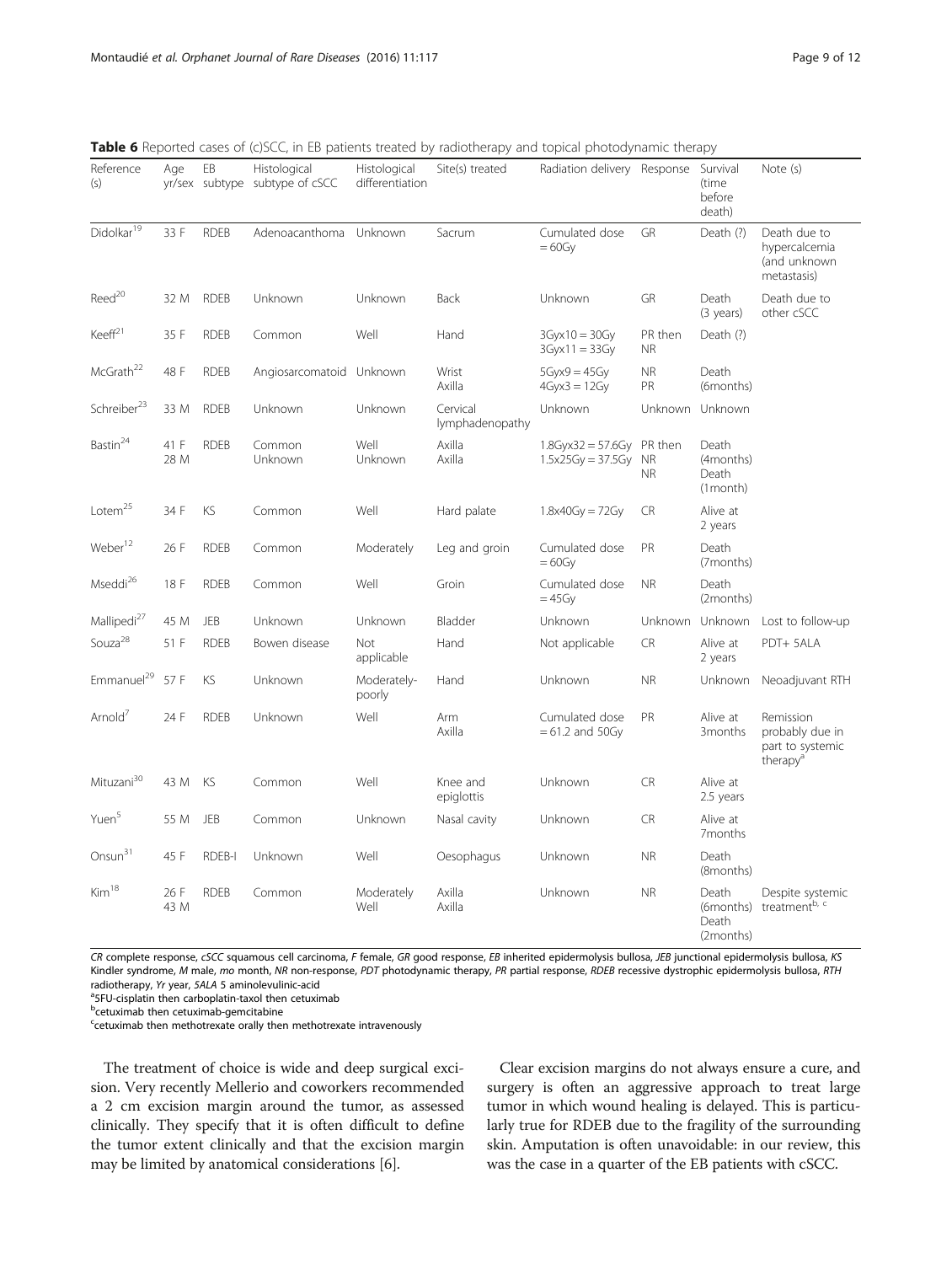Neoadjuvant radiotherapy could be an option to decrease the tumor's size and to minimize the surgery. Conversely, it is necessary to be very careful with this approach because of the potential toxicity to the surrounding skin. In our review, only one case (KS) had neoadjuvant radiotherapy but this did not prevent recurrence and disease progression.

In a few cases, Mohs micrographic surgery was performed. However, there is no evidence that this technique reduces morbidity and mortality as compared with conventional excision [\[3](#page-10-0)].

Radiotherapy for EB patients, in particular in generalized forms, can be complicated by poor wound healing and skin ulceration due to low skin tolerance to ionizing radiation. In our review, 7 of 20 (35 %) tumors displayed a measurable reduction of their size following radiation. For three patients a complete response was observed. These results show that radiotherapy may be beneficial in the palliation of EB patients with advanced disease. Another approach could be topical photodynamic therapy for Bowen's disease as used by Souza et al. in RDEB [[38\]](#page-11-0). Indeed, the prevention of invasive disease, which requires a potentially mutilating treatment, is very relevant. Nevertheless, this topic is controversial and many physicians would not encourage conservation treatment of Bowen's disease in RDEB.

Regarding systemic chemotherapy with cytotoxic agents in cSCCs, combinations of cisplatin with 5 fluorouracil (5-FU) or doxorubicin, have demonstrated some degree of efficacy [[45](#page-11-0)]. Due to its toxicity, systemic chemotherapy is generally avoided for EB patients, and there are only four reports of its use in EB associated cSCC [[21, 27](#page-11-0)–[29\]](#page-11-0). Lentz et al., showed good tolerance for two patients with RDEB; one of them was treated with cisplatin alone, the other one with a combination 5-FU-cisplatin, with no significant toxicity to the skin or oral mucosa. Both patients had partial clinical responses. For one of them with lung metastases, the evolution was marked by progressive metastatic disease and early death. For the other, with only lymph node metastases, a satellite lesion developed on the chest after the fourth course of chemotherapy requiring resection of the lesion and right axillary lymph node dissection. The patient was still alive 12 months after surgery [[28](#page-11-0)]. In the study by Fine et al., chemotherapy was used in 5.7 % of all RDEB patients. None experienced clinical benefits in terms of recurrence (data not shown) [\[3](#page-10-0)]. However, to establish any conclusions more data is required; systemic chemotherapy regimens could be palliative in this setting and should be interpreted objectively.

Single case reports and case series using the EGFR inhibitor cetuximab to treat patients with advanced or metastatic cSCC have been published [[46\]](#page-11-0). For EB patients, Kim et al. used cetuximab as an adjuvant agent to surgery and radiotherapy in 2 RDEB patients. However, it did not prevent progression, leading to death [\[29](#page-11-0)]. Arnold et al. also tried cetuximab for one RDEB patient, after 2 lines of chemotherapy, and therapy was still ongoing after 3 months. However, this patient had only lymph node metastases without distant metastases [\[21](#page-11-0)]. The efficacy of using cetuximab in the treatment of advanced cSCC in EB patients has yet to be clarified. Its use as a neoadjuvant agent to surgery could be studied.

Our study complements the recent data published by Mellerio et al. [[6\]](#page-10-0). In this systematic review the authors focused on the management of cSCC in EB-patients, and they established 'best clinical practice' guidelines. Interestingly and consistent with our data, most of their recommendations on "surveillance and diagnosis, tumor evaluation and staging, surgical and non-surgical treatment, prostheses and end-of-life care" have low levels of evidence, with a grade of recommendation  $D (D = evi-)$ dence level 3; non-analytic studies, eg. case reports, case series or 4; expert opinion). Nevertheless, some good practice points were granted for the following items: the need for a multidisciplinary approach; interest of a lymphadenectomy in case of metastatic lymph node confirmed histologically; in some cases, a surgically aggressive approach such as amputation may be preferred to reduce recurrence risk; radiotherapy can be delivered but with caution, and in smaller fractions to minimize toxicity to surrounding skin; systemic therapy, with conventional chemotherapy or with target therapy, can be used palliatively taking into account the potential side effects; the crucial role of psychological support, both for the patients with EB and their family.

The main goal of our study was to detail, as exhaustively as possible, the cases of EB-patients with cSCC reported in the literature, and try to correlate and characterize this association. These results, as well as the results of those before us, must be viewed objectively because of the limitations of the analytic process. By its design, which incorporates data exclusively from single case reports or case series, this study cannot infer prevalence, incidence or risk of cSCC in the EB population. As EB is a rare disease, randomized trials or studies with a large number of patients are missing. When designing this study we were hoping to identify predictive factors of regional or distant metastases and/or death. We tried to see if sex, EB type and cSCC characteristics (location, size, clinical presentation and histological characteristics) could be predictive of disease progression, death and occurrence of metastases. Except for relapse and death due to cSCC which appear significant in the RDEB patients, we decided after an expert opinion and consultation with the statisticians, that these results were not relevant, whether in a univariate or multivariate analysis. In fact there was many missing data for each variable and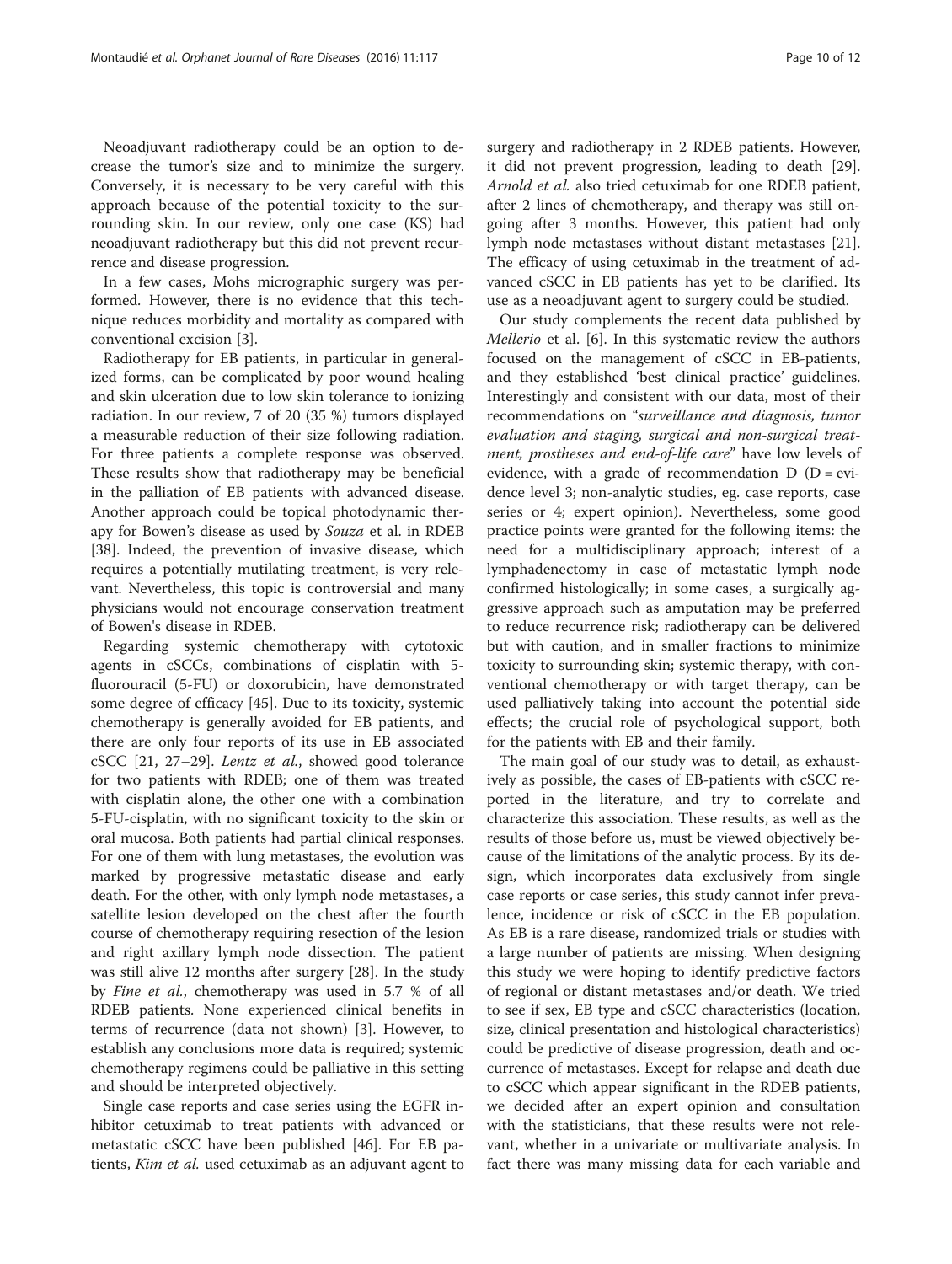<span id="page-10-0"></span>the retrospective design implicated too many publications and biased reporting. For these reasons we did not incorporate any statistical analysis in this study.

# Conclusion

To conclude, our review confirmed that most of the cSCCs occurred in RDEB patients, but also emphasized that this common skin neoplasm has been reported in all EB types.

The first signs of cSCC develop at a younger age in EB patients than in non-EB patients. This study suggests and highlights the importance of regular monitoring of all patients, including those with EB. Furthermore, our work shows that when reporting cSCC cases in EB patients efforts should be made to: 1) better delineate the EB type to better understand risk; and 2) use AJCC Tumor Staging for cSCC to better define prognostic factors in these patients. As for other orphan diseases, randomized studies with a large number of subjects are difficult to perform. This highlights the important role of reference centres, to centralize all cases of EB and establish national registries to facilitate and promote clinical research in this area.

#### **Abbreviations**

AJCC, American Joint Committee on Cancer; BCC, basal cell carcinoma; cSCC, cutaneous squamous cell carcinoma; DDEB, dominant dystrophic epidermolysis bullosa; DEB, dystrophic epidermolysis bullosa; EB, epidermolysis bullosa; EBS, EB simplex; EBS-DM, EBS-Dowling-Meara; EBS-K, EBS-Koebner; EBS-WC, EB simplex, Weber-Cockayne; EGFR, epidermal growth factor receptor; FERMT1, Fermitin family homologue 1; JEB, junctional epidermolysis bullosa; JEB-H, junctional EB, Herlitz; JEB-nH, JEB, non-Herlitz; KIND1, Kindlin-1; KRT14, keratin 14; KRT5, keratin 5; KS, Kindler syndrome; RDEB, recessive dystrophic epidermolysis bullosa; RDEB-HS, generalized RDEB, Hallopeau-Siemens; RDEB-I, RDEB-inversa; RDEB-nHS, generalized RDEB, non-Hallopeau-Siemens

#### Acknowledgments

We are grateful to the association Recommandations En Dermatologie (the French Dermatology Recommendation association, aRED).

#### Funding

This study received funding/support from the association Recommandations En Dermatologie (the French Dermatology Recommendation association, aRED).

#### Availability of data and materials

The datasets supporting the conclusions of this article are available in the Medline, Embase, Cochrane and ClinicalTrials.gov databases: [http://](http://www.ncbi.nlm.nih.gov/pubmedhealth/) [www.ncbi.nlm.nih.gov/pubmedhealth/](http://www.ncbi.nlm.nih.gov/pubmedhealth/), [https://www.embase.com,](https://www.embase.com/) [http://](http://community.cochrane.org/) [community.cochrane.org/](http://community.cochrane.org/), [https://clinicaltrials.gov.](https://clinicaltrials.gov/)

#### Authors' contributions

HM, JPL decided the topics to be developed and the methods to be employed. HM performed the literature review. JPL supervised the entire process of manuscript. HM and JPL conceived the study, and participated in its design. CC and ES participated in the design of the study and helped to draft the manuscript. AC gathered and checked the molecular genetics data and helped us for the English editing. All authors have seen and approved the final manuscript.

#### Competing interests

The authors declare that they have no competing interests.

#### Consent for publication

Written informed consent was obtained from the authors and co-authors of this manuscript for publication of this review.

#### Ethics approval and consent to participate Were not required.

#### Author details

<sup>1</sup>Department of Dermatology, University Hospital of Nice, 151 route de Saint Antoine de Ginestière, Hôpital Archet 2, 06200 Nice, France. <sup>2</sup>Reference Centre for Hereditary Epidermolysis Bullosa, University Hospital of Nice, Nice, France. <sup>3</sup>Department of Dermatology, Henri Mondor Hospital, INSERM, Centre d'Investigation Clinique, Créteil, France.

#### Received: 10 September 2015 Accepted: 26 July 2016 Published online: 20 August 2016

#### References

- 1. Fine JD, Bruckner-Tuderman L, Eady RAJ, Bauer EA, Bauer JW, Has C, et al. Inherited epidermolysis bullosa: updated recommendations on diagnosis and classification. J Am Acad Dermatol. 2014;70:1103–26.
- 2. Fine JD, Mellerio JE. Extracutaneous manifestations and complications of inherited epidermolysis bullosa: part I. Epithelial associated tissues. J Am Acad Dermatol. 2009;61:367–84.
- 3. Fine JD, Johnson LB, Weiner M, Li KP, Suchindran C. Epidermolysis bullosa and the risk of life-threatening cancers: the National EB Registry experience, 1986-2006. J Am Acad Dermatol. 2009;60:203–11.
- 4. Mallipeddi R. Epidermolysis bullosa and cancer. Clin Exp Dermatol. 2002;27:616–23.
- 5. Yuen WY, Jonkman MF. Risk of squamous cell carcinoma in junctional epidermolysis bullosa, non-Herlitz type: report of 7 cases and a review of the literature. J Am Acad Dermatol. 2011;65:780–89.
- 6. Mellerio JE, Robertson SJ, Bernardis C, Diem A, Fine JD, George R, et al. Management of cutaneous squamous cell carcinoma in patients with epidermolysis bullosa: best clinical practice guidelines. Br J Dermatol. 2016;174:56–67.
- 7. Cuadrado-Corrales N, Sánchez-Jimeno C, García M, Ayuso C, De Lucas R, Vicario JL, et al. A recurrent nonsense mutation occurring as a de novo event in a patient with recessive dystrophic epidermolysis bullosa. Dermatology. 2011;223:219–21.
- Weber F, Bauer JW, Sepp N, Högler W, Salmhofer W, Hintner H, et al. Squamous cell carcinoma in junctional and dystrophic epidermolysis bullosa. Acta Derm Venereol. 2001;81:189–92.
- 9. Rokunohe A, Nakano H, Aizu T, Kaneko T, Nakajima K, Ikenaga S, et al. Significance of sentinel node biopsy in the management of squamous cell carcinoma arising from recessive dystrophic epidermolysis bullosa. J Dermatol. 2008;35:336–40.
- 10. Mallipeddi R, Keane FM, McGrath JA, Mayou BJ, Eady RA. Increased risk of squamous cell carcinoma in junctional epidermolysis bullosa. J Eur Acad Dermatol Venereol. 2004;18:521–26.
- 11. Baek JO, Lee HY, Oh SW, Lee JS, Kim SC, Lee JR, et al. A novel homozygous keratin 14 mutation in a patient with autosomal recessive epidermolysis bullosa simplex and squamous cell carcinoma of the tongue. Br J Dermatol. 2010;162:880–82.
- 12. Schumann H, Roth W, Has C, Volz A, Erfurt-Berge C, Magin TM, et al. Verrucous carcinoma in epidermolysis bullosa simplex is possibly associated with a novel mutation in the keratin 5 gene. Br J Dermatol. 2012;167:929–36.
- 13. Mohr EB, Lohmeyer JA, Mikhaimer NC, Mailänder P, Schwarz T, Hauschild A, et al. Multiple squamous cell carcinomas in junctional epidermolysis bullosa: a surgical challenge. Dermatol Surg. 2008;34:1131–36.
- 14. Christiano AM, Crollick J, Pincus S, Uitto J. Squamous cell carcinoma in a family with dominant dystrophic epidermolysis bullosa: a molecular genetic study. Exp Dermatol. 1999;8:146–52.
- 15. Csikós M, Orosz Z, Bottlik G, Szöcs H, Szalai Z, Rozgonyi Z, et al. Dystrophic epidermolysis bullosa complicated by cutaneous squamous cell carcinoma and pulmonary and renal amyloidosis. Clin Exp Dermatol. 2003;28:163–66.
- 16. Huang L, Wong Y-P, Burd A. A novel homozygous splice site mutation in COL7A1 in a Chinese patient with severe recessive dystrophic epidermolysis bullosa and squamous cell carcinoma. Int J Dermatol. 2011;50:52–6.
- 17. Kawasaki H, Sawamura D, Iwao F, Kikuchi T, Nakamura H, Okubo S, et al. Squamous cell carcinoma developing in a 12-year-old boy with